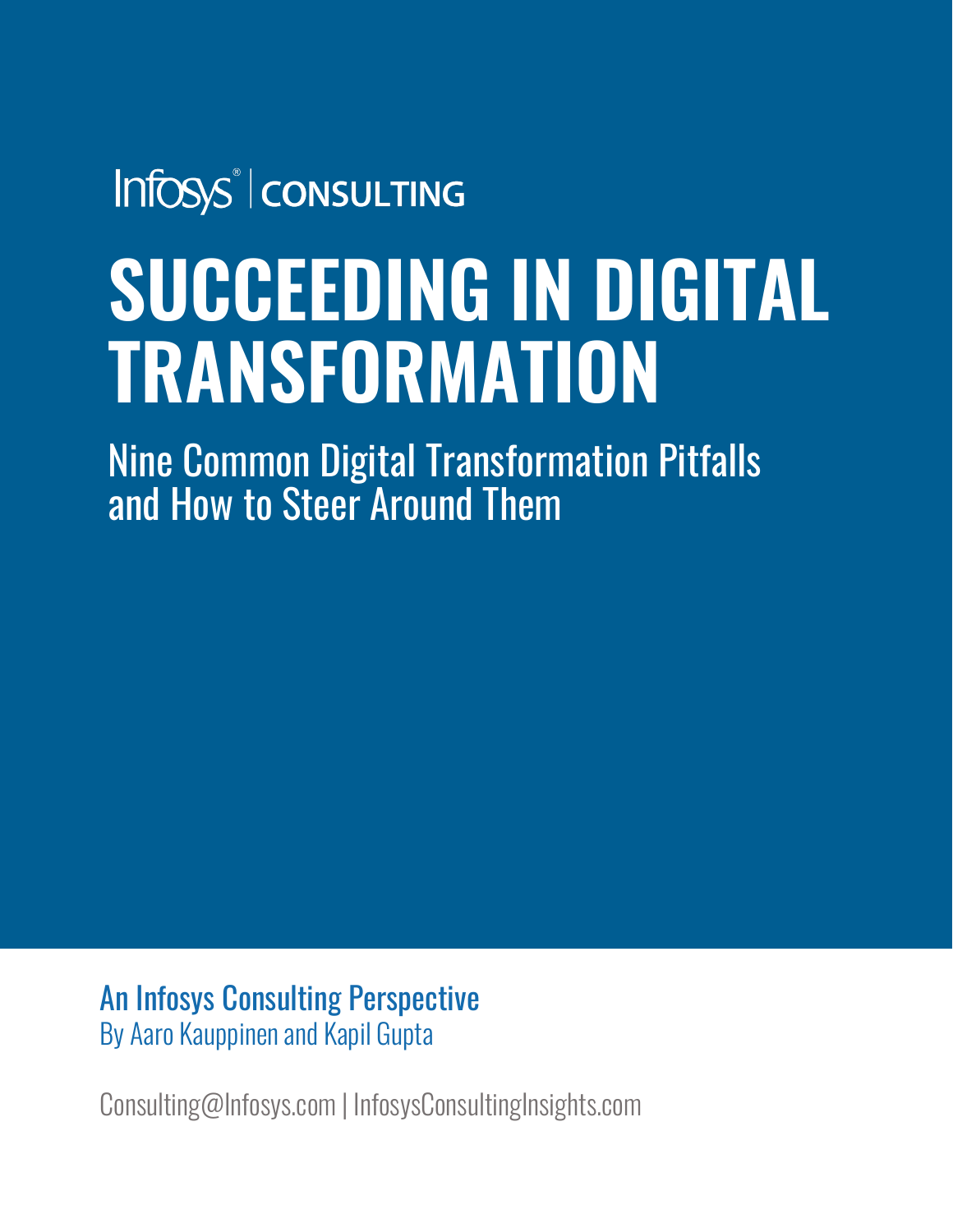# **CONTENTS**

Introduction

Planning pitfalls

- 1. No clear direction and top management alignment
- 2. Transformation only an IT upgrade

3. Starting delivery with limited view of the target state Execution pitfalls

- 4. Losing focus from the big picture
- 5. Limitations in setting up the transformation program
- 6. Overestimating internal capabilities

Tracking pitfalls

- 7. Missing clear transformation targets
- 8. Limited visibility to the transformation progress
- 9. Hands-off management of the outsourced team

**Conclusion**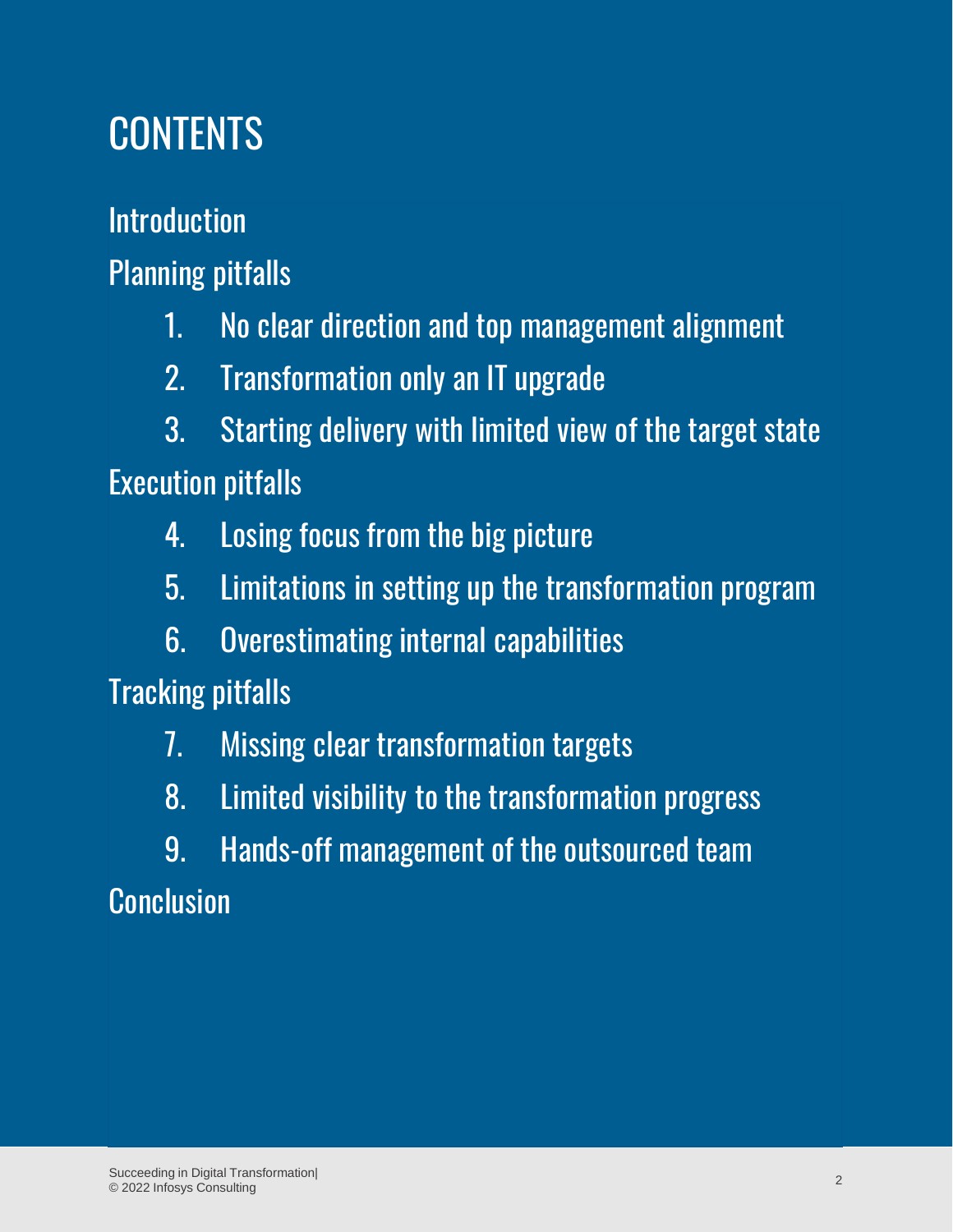# INTRODUCTION

Digital transformation is used to define a wide variety of initiatives. Most executives set specific customer-centric goals for their digital transformation. Only 16 % of the digital transformations aim for a holistic end-to-end business transformation<sup>1</sup>

Indeed, many digital transformations are not transformational for the business. Many digital 'transformations' have limited scope and are led from the middle of the organization, with limited and passive support from the top management. Unsurprisingly, such initiatives make little difference for the business as a  $whole<sup>2</sup>$ 

In this point of view, we focus on digital transformations driving an E2E business transformation, while many of the points are applicable for other transformations.

E2E transformations are the large-scale transformation of an entire end-to-end flow or flows. They encompass significant parts of the business operation, from a single business line to the entire firm. These transformations drive substantial changes to how the firm operates.

Targeted transformations are focused on changes enabled by digital technology, e.g., improving customer experience or reducing operational costs. They will change how that part of the firm operates.

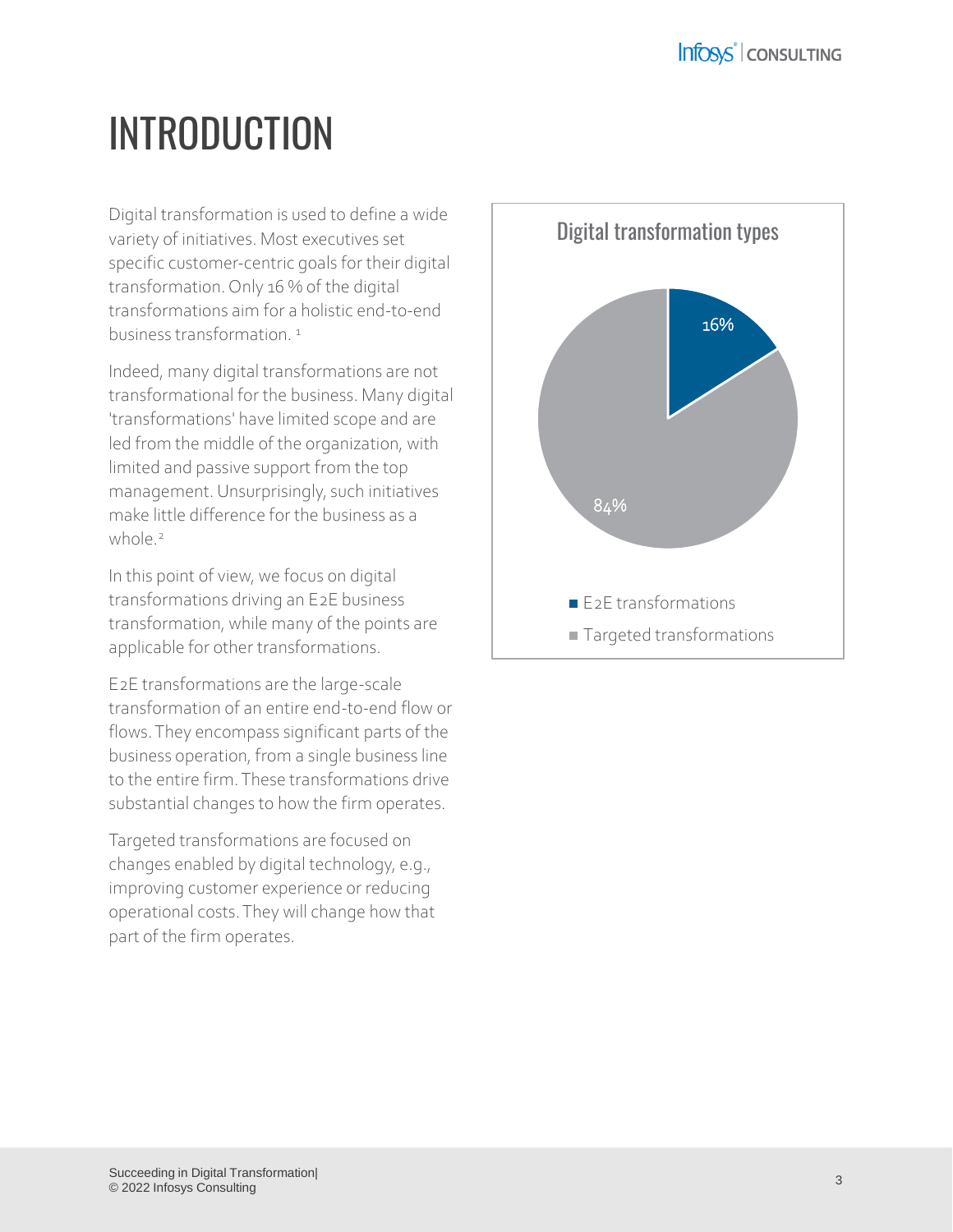# THE 9 PITFALLS **INTRODUCTION**



The digital strategy enables and accelerates the corporate strategy. Digital transformation is one possible step in the firm's digital strategy – not all firms need an E2E digital transformation. E2E digital transformations are typically complex, large-scale change programs enabled by new digital technologies, often spanning multiple years. Unfortunately, 70% of such transformations do not reach their stated goals.<sup>3</sup> Another study yields the same finding regardless of transformation size or scope.<sup>4</sup>

We see in Infosys Consulting that digital transformations fail in three areas: failure in planning, failure in execution and failure in

tracking. Tracking is especially important due to the transformation's long duration: firms fail to have a systematic way of measuring and tracking the transformation's success. For a transformation to succeed, getting all three success areas right from the start is vital.

Our past experiences and analysis reveal nine pitfalls across the three success areas, each alone able to derail the digital transformation and lead it to not meeting its goals. From this point of view, we provide pragmatic insight into staying on course and avoiding the pitfalls.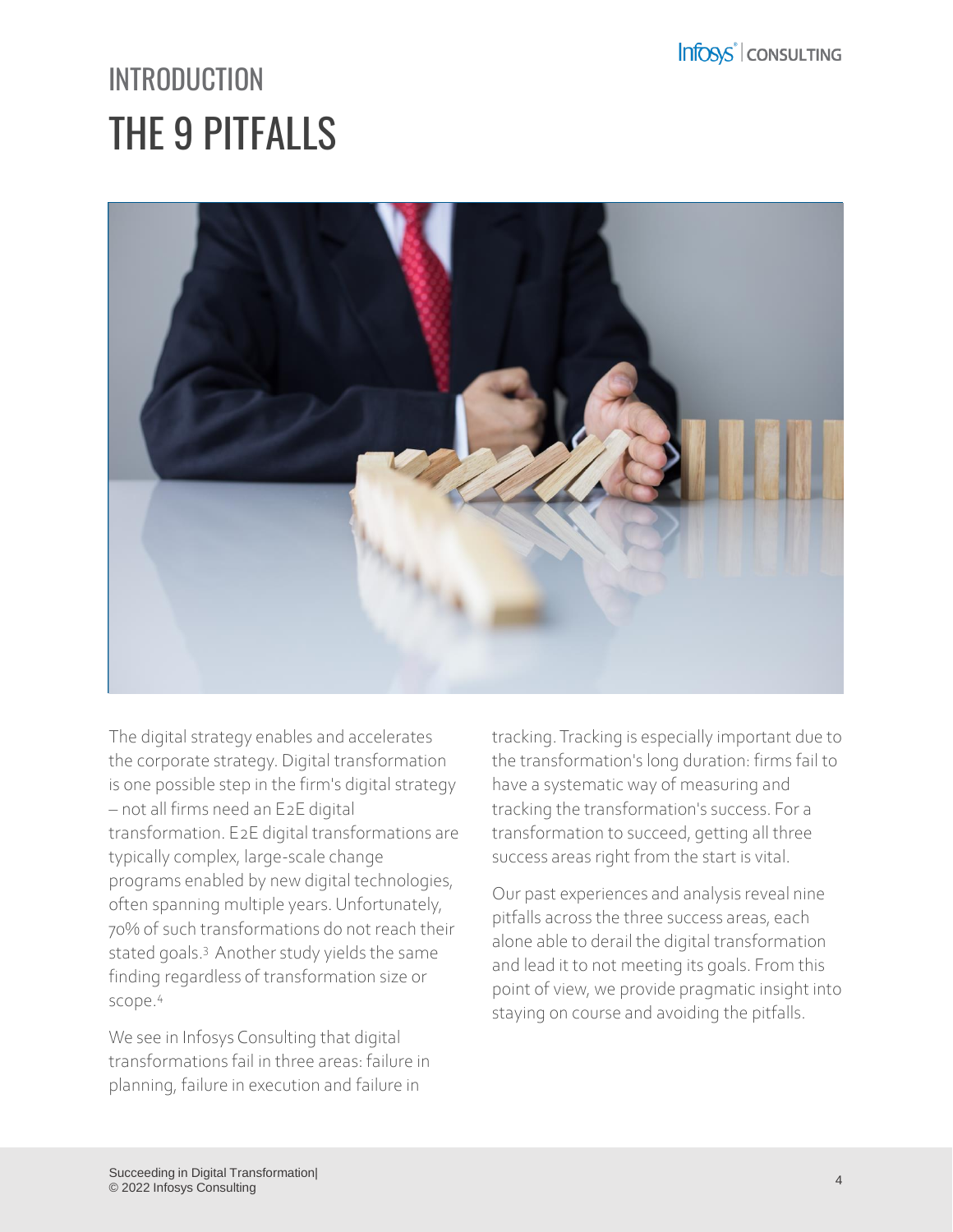### INTRODUCTION

| <b>SUCCESS</b><br>AREA |             | PITFALL                                                                                                        | <b>HOW TO AVOID</b>                                                                               |
|------------------------|-------------|----------------------------------------------------------------------------------------------------------------|---------------------------------------------------------------------------------------------------|
| PLANNING               |             | Not having a clear direction and top<br>management alignment                                                   | Define business-driven targets and<br>share accountability across the<br>leadership               |
|                        | $\mathbf 2$ | Transformation is seen as an IT<br>upgrade without any impact on<br>operations                                 | Rewire the business operations<br>enabled by the new digital<br>technologies                      |
|                        | 3           | Kicking off the delivery in an agile<br>fashion with limited planning or<br>practical view of the target state | Plan the transformation<br>pragmatically bottom-up and<br>sequence the activities                 |
| <b>EXECUTION</b>       | 4           | Losing focus from the big picture to<br>quick-wins and incremental<br>opportunities                            | Focus on the transformation goals<br>and business-driven targets,<br>separate incremental uplifts |
|                        | 5           | Not setting up and mobilizing the<br>transformation program properly                                           | Clearly define the transformation<br>engine, and ensure everyone follows<br>the same model        |
|                        | 6           | Overestimating internal capabilities<br>and underestimating cultural<br><b>barriers</b>                        | Build the agile transformation<br>capability within the organization                              |
| TRACKING               | 7           | Missing clear transformation targets<br>and overemphasizing cost savings                                       | Define a driver-based business case<br>and track value realization actively<br>against it         |
|                        | 8           | Having a limited vision of where the<br>transformation is relative to original<br>and revised timelines        | <b>Track transformation progress</b><br>factoring in changes to scope and<br>estimation accuracy  |
|                        | 9           | Hands-off management of<br>outsourced team focusing on the<br>cost of SOWs                                     | Run the transformation organization<br>as its business unit with its own<br>performance metrics   |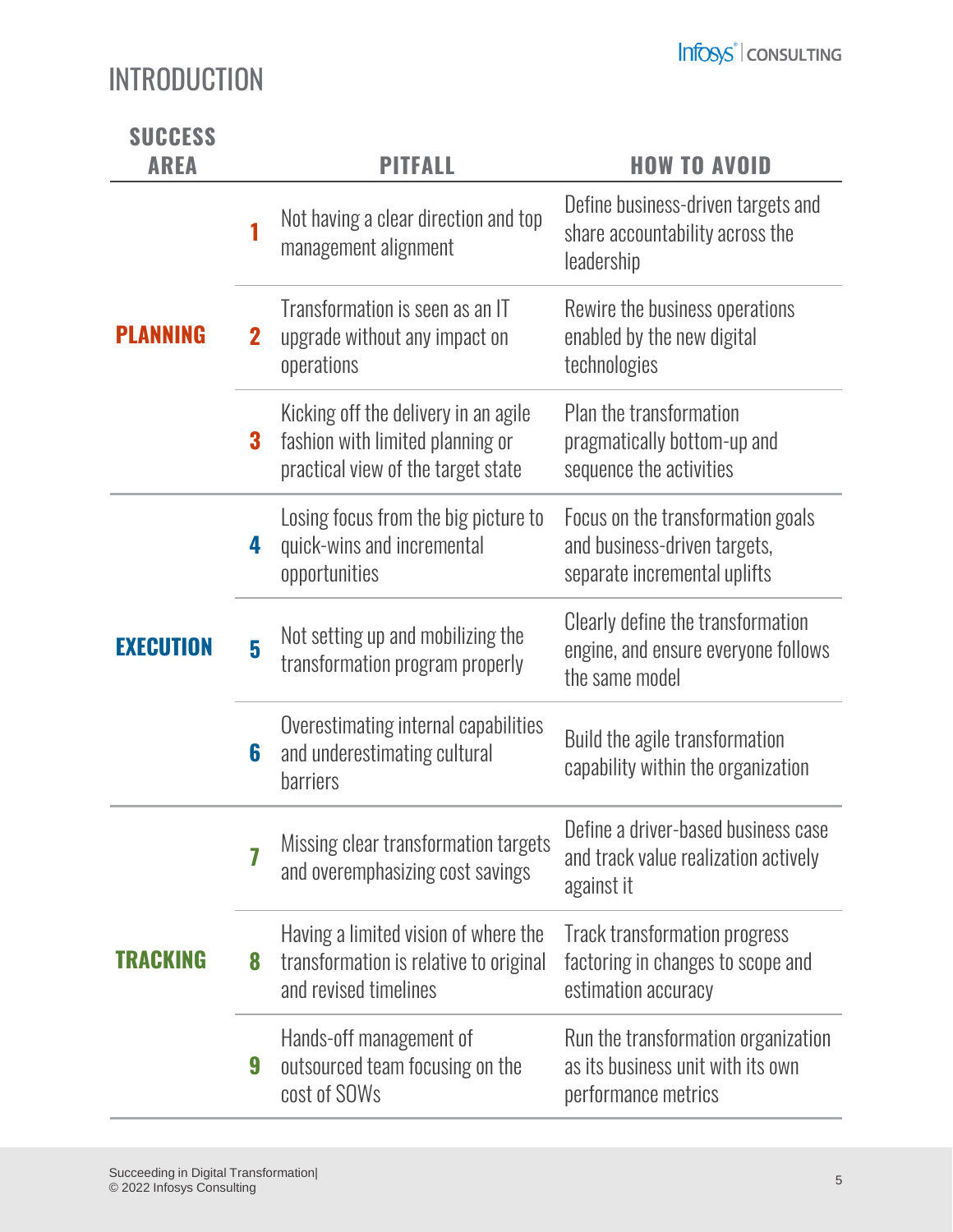### NO CLEAR DIRECTION AND TOP MANAGEMENT ALIGNMENT PLANNING – PITFALL 1

Too often, for an end-to-end business transformation, the digital transformation appears to have no apparent business ownership and directive. Typically, this shows limited business-oriented prioritization and non-IT leadership accountability towards the transformation goals. At its extreme, the digital transformation is handed over to the CIO leadership / IT department, and its business targets are cost-saving.

This will lead the IT department to focus on replicating the business operating model, processes, and even systems. All the above will lead the IT department to push the new digital technologies and tools to businesses that are uninterested in using them. The transformation program may need to fight for management attention against all the other innovative developments run by the departments themselves.

Leadership likely was aligned in the strategy workshop that kicked off the digital transformation. Still, that alignment alone is not sufficient to result in business-driven, firmwide alignment on the transformation scope, priorities, and direction. Lack of clear direction and top management alignment leads to cross-departmental misalignment will yield limited outcomes.

If left unattended, the CXO owning the digital transformation will be left to focus on their own scope, which will not lead to the strategic transformation outcomes discussed in the strategy workshop. The CXO and transformation leadership will feel like '*Don Quijotes'*, fighting the windmills that are not aligned with changing.

For example, sales & marketing department did not want self-serviced product and price configuration but instead preferred to have the IT operations to implement the product and pricing changes like they had done in the legacy.

Self-serve was more beneficial for the firm overall in terms of cost and quality, but it was perceived to negatively impact sales & marketing department's financials and staff.

#### **AVOIDING THE PITFALL**

This pitfall emerges when the digital transformation does not have business accountability or strategy to follow. To avoid this pitfall, the firm leadership needs to align on 'why, as a business, are we doing this?', 'what are our goals and priorities across departments?' and then assign owners for the outcomes ultimately cascading them through the organization. The leaders' and departments' KPIs and metrics need to be reevaluated to accommodate the digital transformation. Every department must own its digital transformation targets and the realization in its scope. While the CXO leading the change can steer the transformation program to yield the results efficiently and with quality.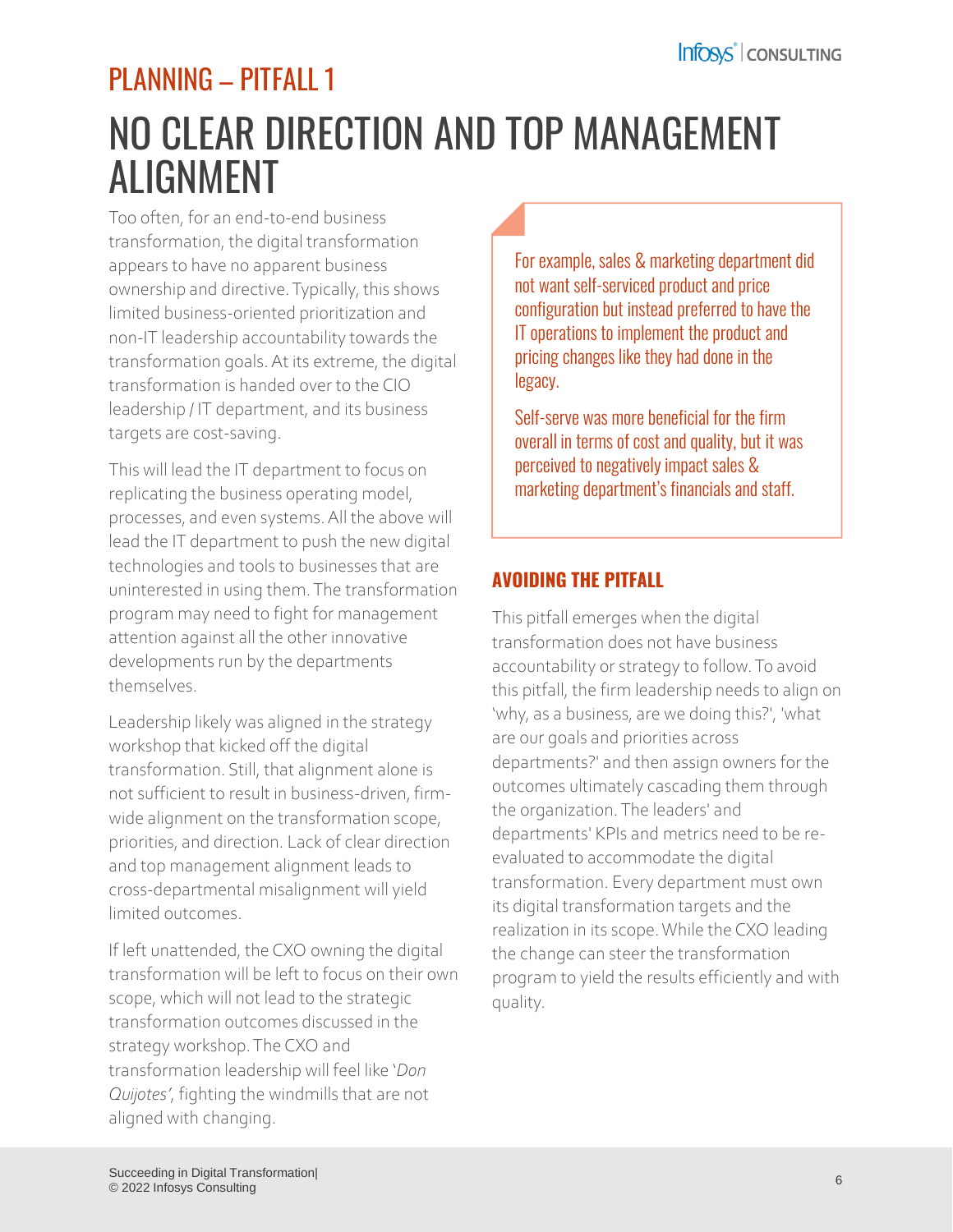# TRANSFORMATION ONLY AN IT UPGRADE PLANNING – PITFALL 2

*"If I had asked people what they wanted, they would have said faster horses"*  – Henry Ford

A holistic digital transformation will allow the firm to rethink the growth opportunities, business model, operating model, and company culture while keeping the company mission, vision, values, and purpose intact. Yet, most changes and improvements during the digital transformation focus on incremental improvement of the existing ways of working, for example, automation opportunities in existing processes or experience uplift in a specific channel. Even when the business alignment and accountability are there, the people defining the new ways of working are stuck to replicating the as-is to the to-be.

Business departments are anchored to their ways of working and their current scope of operations. It is very difficult to think of systemlevel innovations when one does not see or experience the whole system. In addition, the department stakeholders designing the to-be might not know what is possible through new technologies or even just with a crossdepartmental process redesign. This myopia is what the other departments are thinking and doing; the perceived difficulty of trying to push radical changes and even just having limited knowledge of what is possible will result in suboptimal results.

#### **AVOIDING THE PITFALL**

Digital transformation is a prime opportunity for the business to reinvent itself. The transformation program needs to be enabled to change the organization: design and adopt changes. This will require changing the hearts and minds of the staff to embrace the change and openly discuss across departments. Firms must lead by tackling areas that are currently causing trouble, being empathetic to concerns relating to changes in roles, responsibilities, and the organization around staff, and finally, willingness to learn and try something new.

When the mindset is there, building the to-be ways of working using an end-to-end approach will yield an organization-wide change. Recommend starting by defining the transformation targets. They help the departments work together to define the important outcomes first

#### Three E2E design approaches for designing the firm's to-be state

- 1. Customer experience / journey-driven approach for transformations focusing on customer experience and revenue uplifts especially in B2C businesses.
- 2. Value chain driven approach for transformations focusing on economic value generated vs. captured, especially in B2B and industrial supply chain networks.
- 3. E2E process driven approach for transformations focusing on operational efficiency, especially in labor-intensive businesses.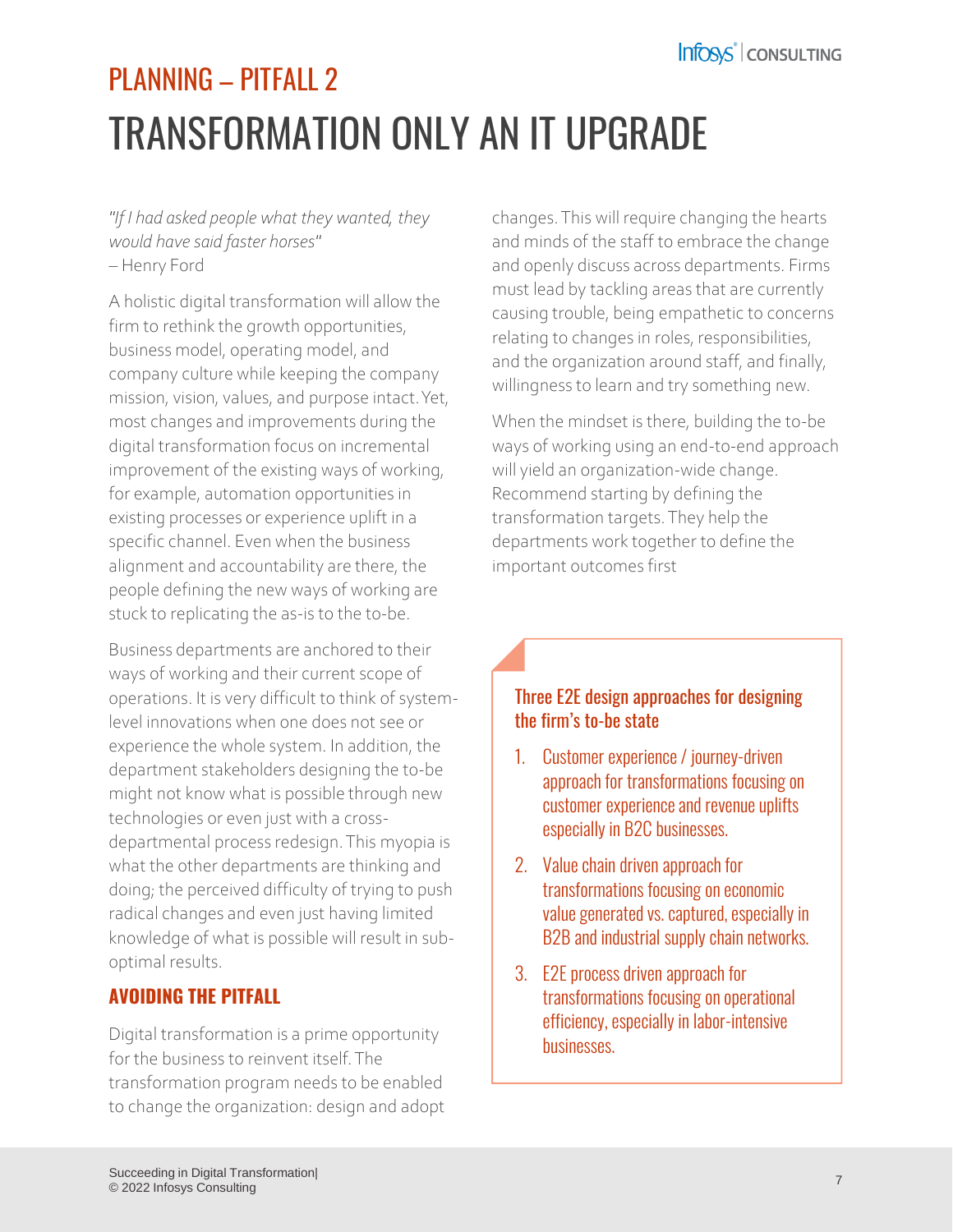### PLANNING – PITFALL 3

### STARTING DELIVERY WITH LIMITED VIEW OF THE TARGET STATE



Organizations often want to kick off the transformation as soon as possible once the ambition and the big roadmaps are set. Trust in agile methodologies often leads the organization to think that a more detailed plan is not required. Digital transformation planning may be perceived as complex due to the organization's limited expertise in the to-be systems, architecture, or integrations. Sometimes organizations choose to avert the planning by expecting that the transformation partner, e.g., a consultant or a systems integrator, will do the detailed planning for them. While doing so, organizations forget that the technology dimension is just one of the operating model elements: processes, roles, culture, and metrics – and sometimes organization and governance – are also transformed. The operating model change will require planning before and alongside the technology delivery.

Kicking off the planned transformation at a sufficient level of detail will lead the organization to transform with a limited vision of the target state and milestones to reach there. It typically leads to changes in direction midway which may lead to costly rework of already developed solutions. In addition, during the transformation, the arising needs like user training, change enablement or market launch readiness are identified when they are 'stumbled upon' instead of prepared for, leaving little time to act on those needs. Typically, these result in extended duration and increased cost. Finally, not planning the sequencing in sufficient detail may lead to substandard customer and user experience. All these hindrances deteriorate the organization's trust towards the digital transformation and transformation partners, further increasing the stress of the transformation.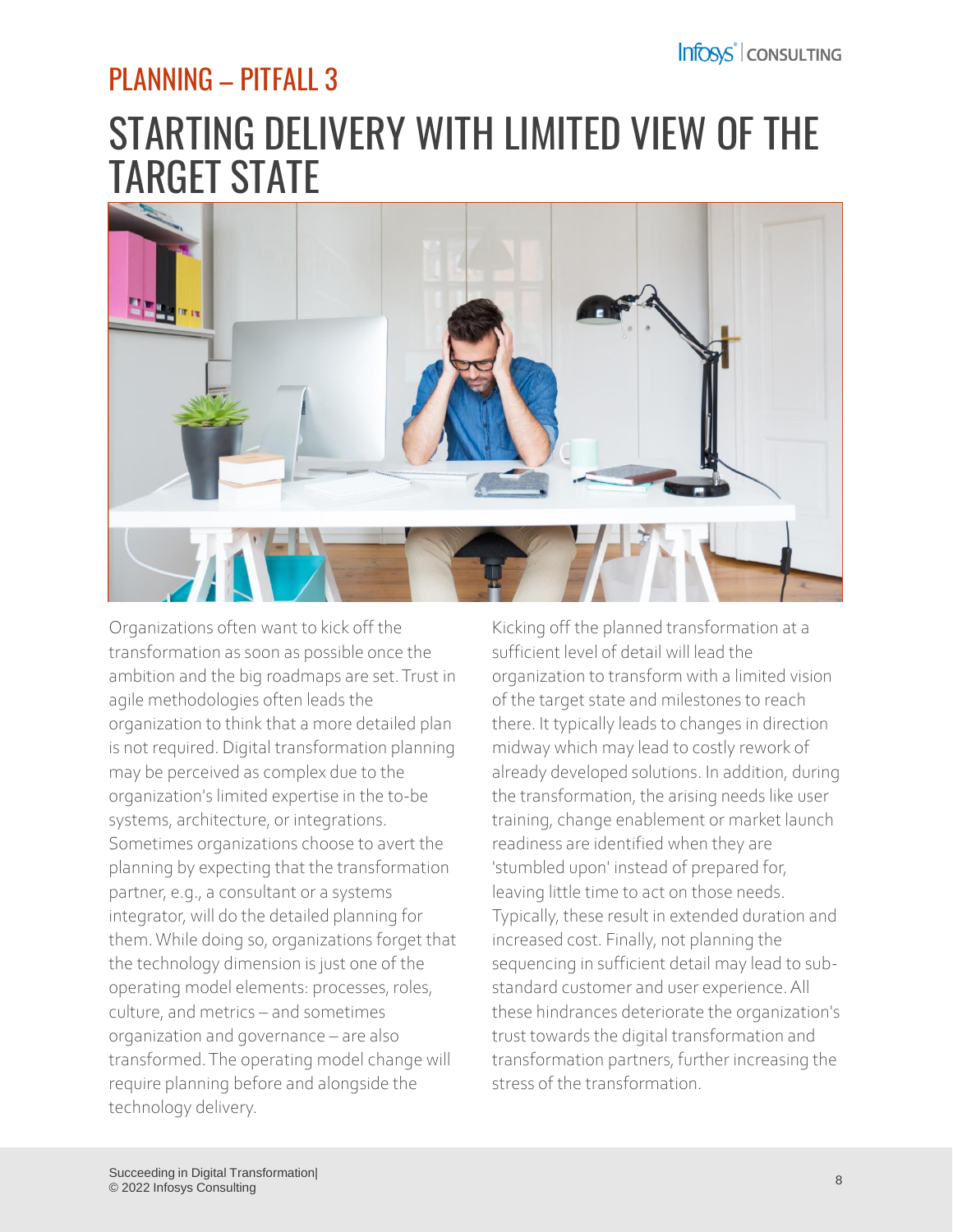### PLANNING – PITFALL 3

#### **AVOIDING THE PITFALL**

Designing the transformation target state and planning the journey upfront at a sufficient level of detail from bottom-up will set clear waypoints for the transformation to follow. The plan should cover all the transformed elements of the organization, including technology, processes, roles, culture, and metrics. The roadmap should follow sequencing dictated by business priorities and dependencies while maximizing synergies. Planning the transformation development up-front should prioritize decommissioning the legacy systems as soon as possible.

To increase agility, parts of the plan can be event-triggered, for example, when a certain technical readiness level is reached. The transformation plan needs to account for the opportunities of the new technologies. The organization should strive to have strong technical capabilities of the new systems to understand them and realize the opportunities they bring fully.

For example, a sales application for the sales staff was first estimated and planned as a simple variation of the new system's customer service interface. In detailed design, the requirement expanded into a guided interaction flow through 15 screens replicating the as-is flow.

Once realized, it was cumbersome and was ultimately fully redesigned from scratch considering the customer and employee experience. Overall, it required 10x more work than originally planned and was delivered 10 months late, all which could have been avoided if appropriately planned and designed up front.

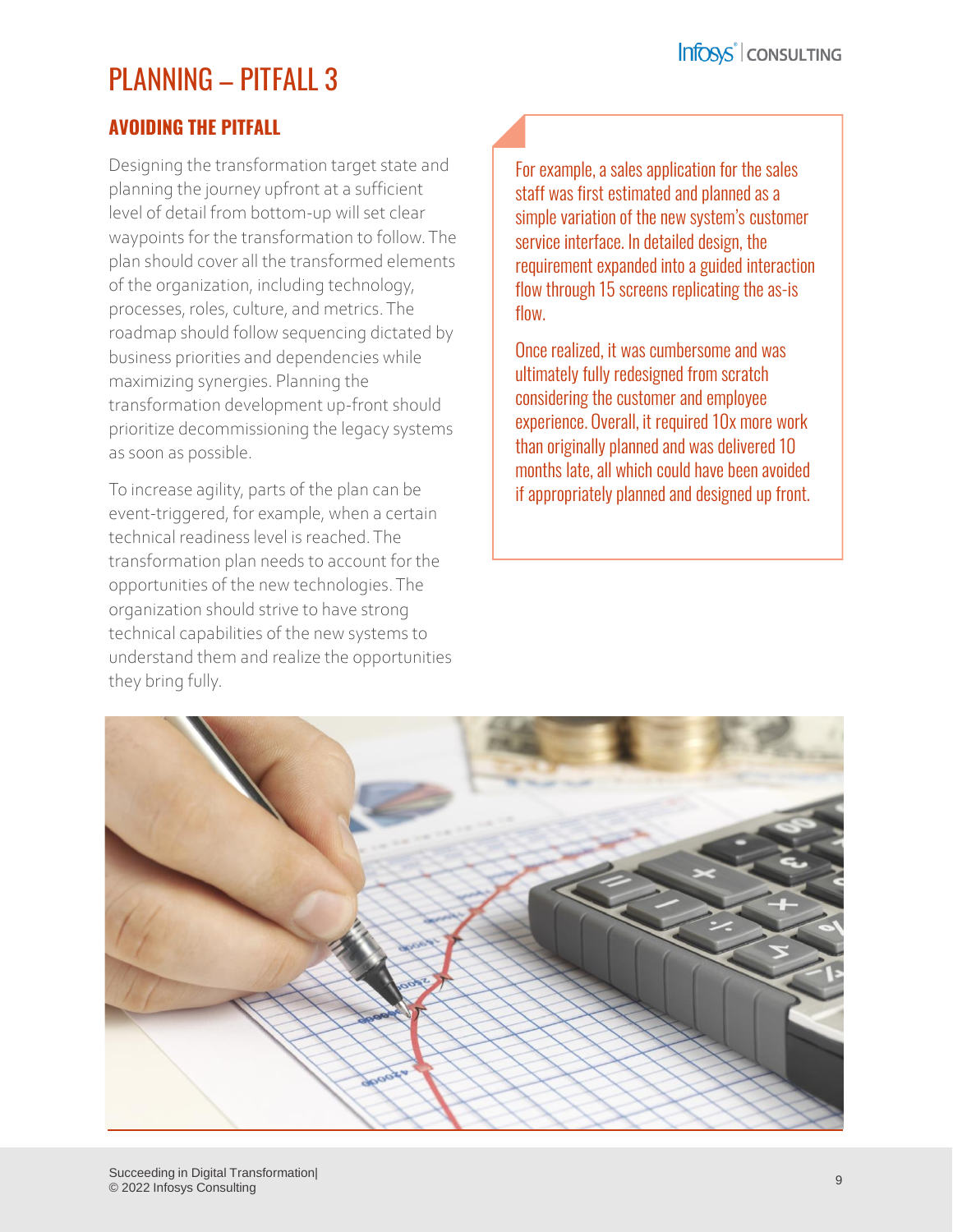# LOSING FOCUS FROM THE BIG PICTURE EXECUTION – PITFALL 4

While digital transformation is typically a multiyear endeavor, the first minimum viable and minimum marketable products (MVP / MMP) will be launched shortly. Those products will be 'bare bones' versions compared to existing products. However, they are new and full of opportunities, which will spark ideas for further improvements, some of which might be brand new and out of the original transformation scope.

Differences in legacy and new systems' capabilities limit customer migration, especially for subscription-based businesses like telecommunications or banking. While the new platform capabilities are built, both existing legacy and new business must operate: all impacted functions, from customer service to operations and finance, need to operate both the legacy and new systems, and the IT needs to service them both.

The excitement of the new creates a precarious situation for the digital transformation. The customer-facing departments will be keen to develop incremental revenue-generating features and iterate the look and feel based on customer feedback to increase customer satisfaction. Elsewhere, operations, customer service, and finance departments will be keen on improving automation and employee experience.

While iterations are essential, these new features will consume the same development capacity that would build the capabilities required for progressing the transformation, customer migration, and eventual decommissioning of the legacy. Running two

parallel tech stacks will have double the IT operating costs as the legacy will still need to be maintained, and licenses will need to be paid. Especially in agile ways of working where the demand is iteratively prioritized, there is a high risk that the business departments lose focus on the transformation.

In the worst-case scenario, the capability building leading to eventual decommissioning of legacy is deprioritized as it is perceived to not provide significant short-term benefits to revenue or cost for business departments.

For example, a new digital supplementary service was ideated and prioritized to be implemented based on the incremental revenue it was expected to bring. The service was ultimately developed over the course of several months taking close to 10 % of the transformation's annual capacity.

The prioritization led to a delay of the customer migration, leading to millions of dollars of unrealized savings. Finally, the new service could serve only the customers of the new system, which would have greatly benefited from a customer migration in the first place.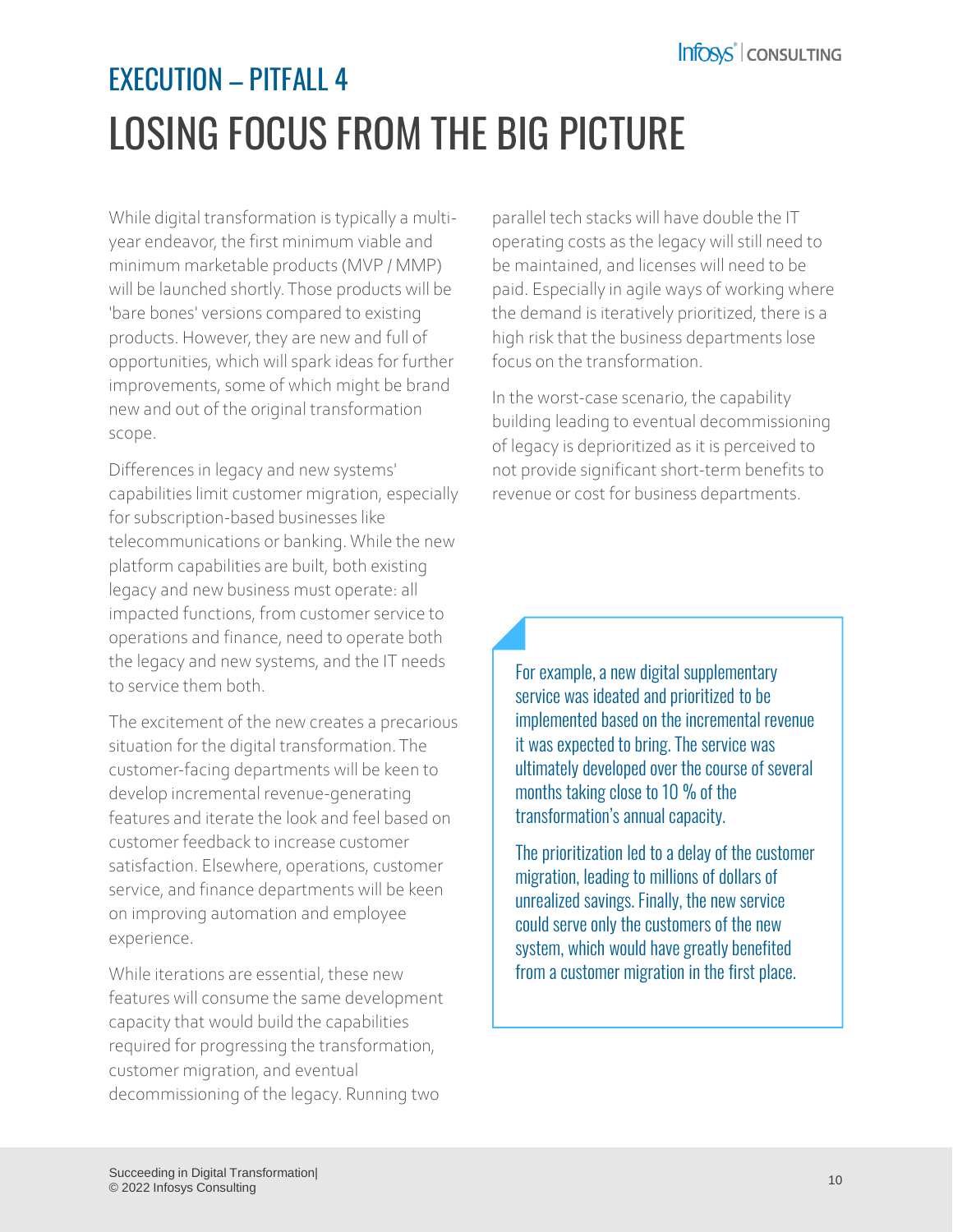### EXECUTION – PITFALL 4

#### AVOIDING THE PITFALL

Transformation focus needs to be to enable migration and decommissioning of legacy as soon as possible; The original business case is planned with a certain time horizon and all the departments need to be aligned on that same goal despite the eagerness to build additional incremental services on top of the new platform.

The departments can be further incentivized through internal pricing, where the business departments need to pay for both tech platforms' costs, thus impacting their department's P&L.

#### Recommended capacity planning approach

Categorize all identified and arising development requirements into three categories:

- 1. Transformative (which build capabilities to enable decommissioning of legacy),
- 2. Business critical (new development on top of (1) which are necessary to operate legacy and new stacks. E.g. new legal requirements),
- 3. Incremental (everything else, i.e. the new and exciting business features enabling something the business could not do in the legacy).

Use transformation budget and resources for the categories 1 and 2. The departments / business units should invest themselves into category 3 features based on each feature's business case. Alternatively, part of the transformation budget, e.g. 20%, can be allocated for the category 3, increasing the transformation's overall cost.

Once the new digital platform has been set up and the foundational capabilities enabled, the category 3 developments can be initiated. The category 3 new features are best implemented based on overall customer experience and incremental business impact; this work can be facilitated with an 'innovation hub' or a similar concept where new ideas are quickly conceptualized, market-tested, iterated, validated and planned for delivery in a co-creative way together with customers (internal or external), technology providers, designers, strategists and business owners.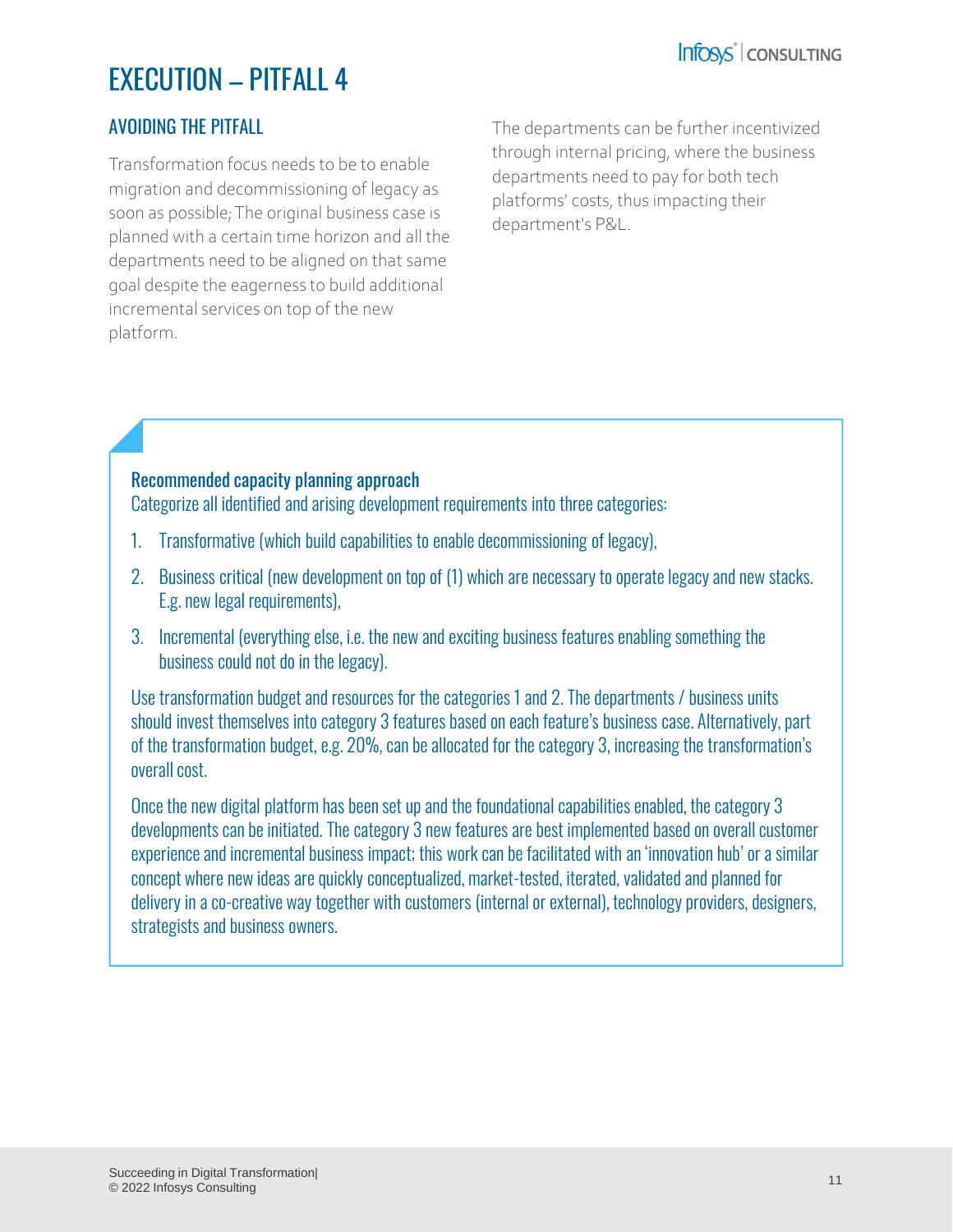### LIMITATIONS IN SETTING UP THE TRANSFORMATION PROGRAM EXECUTION – PITFALL 5

The choice between waterfall, agile, and all the options in between defines at the foundational level how the program will operate and how it will interface with the rest of the firm. Digital transformation is easy to kick off very quickly 'in agile ways of working, and it will start to produce results quickly for internal and external test users to gather feedback for the next iterations. Agile is far away from the traditional waterfall. The business requirements are carefully written and iterated several times before handing the requirements for the development team to realize in a single go over an extended period of time. Both approaches and everything in between has their specific pros and cons: a single approach does not fit every situation.

When the transformation is kicked off, emphasis is given to what needs to be delivered instead of how it is delivered. Digital transformation is a multi-year endeavor and might comprise a significant portion of the firm's budget or total headcount. Going headfirst to 'delivery mode' will result in many 'leads', who will essentially be the shepherds and occasional problem solvers trying to resolve all the arising situations. Not having a transparent and well-communicated transformation operating model will cause miscommunications and mistrust: transformation organizations will appear as a black box for the business stakeholders. All the above reduces the transformation effectiveness and consumes time.

For example, a digital transformation was set up with a custom approach. The business's agile maturity and technical expertise were both low. Therefore, the 'business owners' represented the business demands and prioritization and handed the technical 'product owner' types of tasks for the system integrator.

Since multiple systems were being implemented at the same time, a component teaming was used, and the product owners ensured that their features would be appropriately developed by the several component teams working on them.

While the model included overhead, it ensured that the organization could kick-start the agile transformation quickly with the support provided.

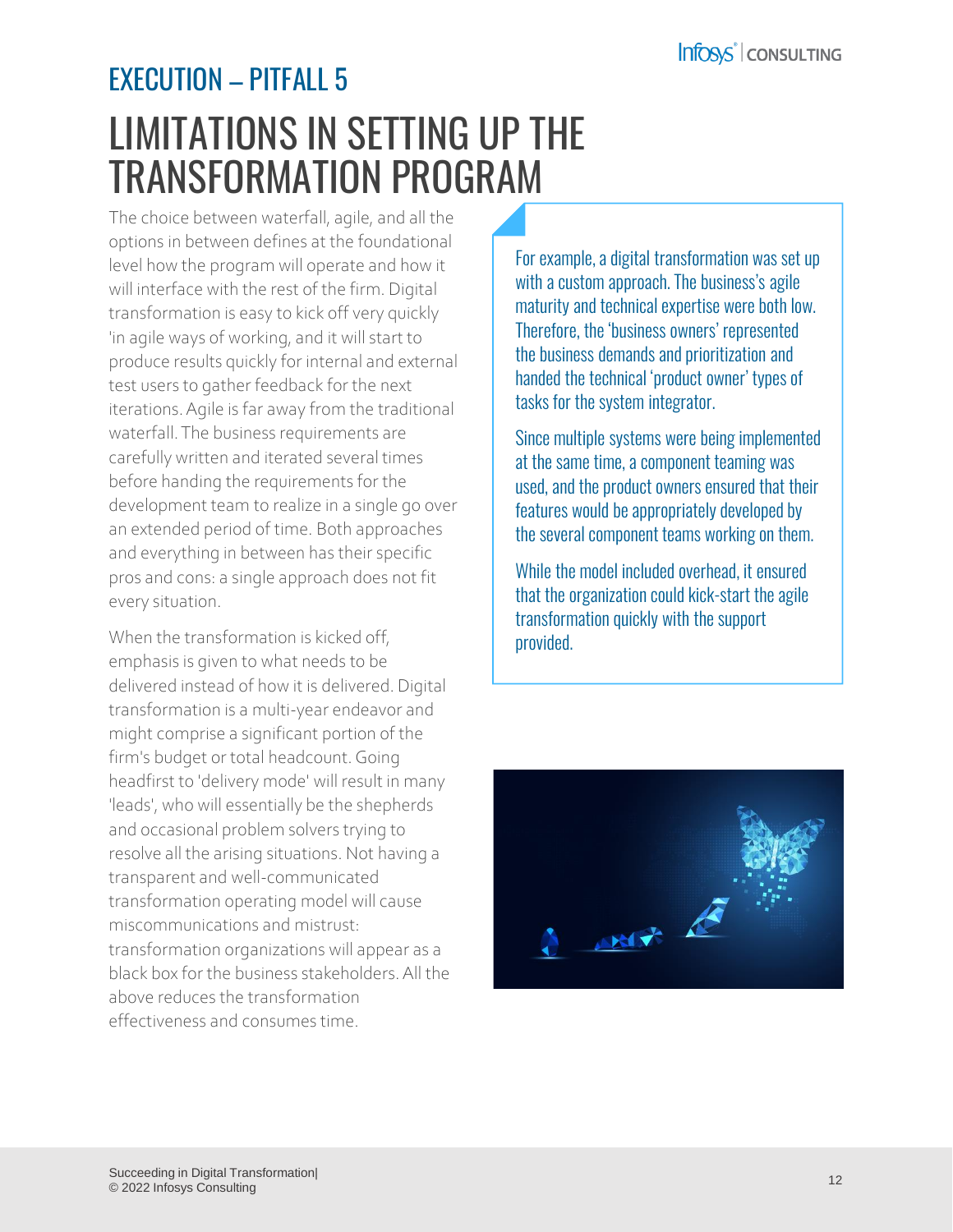### EXECUTION – PITFALL 5



#### **AVOIDING THE PITFALL**

Establish core transformation program operations early on, implement them in business and the delivery organization and ensure all the parties involved use the same ways of working. Agile development typically needs processes to stay focused and maintain the big picture. Waterfall needs processes to adapt to change and update the plans. Establish the program operations from the start and enforce them with a strong transformation management office. Using highly prescriptive enterprise-level agile frameworks like SAFe will help set up the transformation governance and operating model.

Ensure that the program operating model is clear for everyone involved 1) from business leadership to product and process owners, 2) from IT leadership (CIO / CDO / CTO) to architects and developers, and 3) for all transformation operations, including e.g., change enablement and training. A clear transformation program's target state will make it easier for everyone to develop the organization towards that same direction at a sufficient level of detail. In addition, sequencing the transformation milestones will enable everyone to improve that alignment further – regardless of a waterfall or agile approach.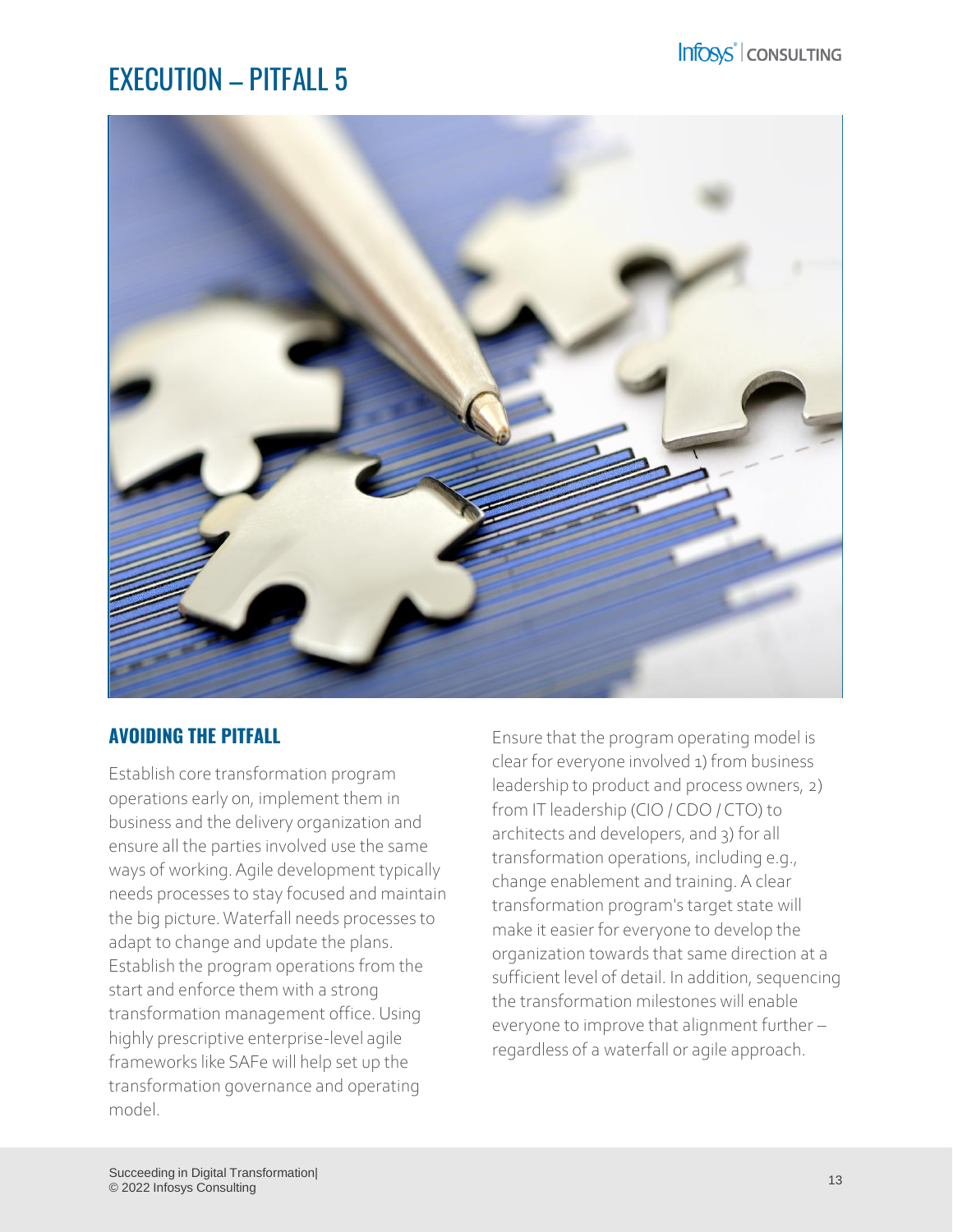# OVERESTIMATING INTERNAL CAPABILITIES EXECUTION – PITFALL 6

Enterprise-level business agility is a hot topic, and many firms want to realize their major transformations in an agile manner as it advertises to start the transformation without delay and the first releases in a few months' time. Also, vendors push for agile approaches as it enables them to roll in resources faster, start work earlier, and enable billing earlier. Yet, most companies operate traditionally; certainly, some are more agile than others. Especially for firms with deeply rooted waterfall / traditional ways of working, the agile ways of working will need a paradigm and culture shift on top of the rest of the transformation.

Often, organizations decide to pursue the agile approach without deep consideration of what the decision entails. Agile transformation gives a lot of decision-making power to business and product owners. If they are not used to the role or the new ways of working, they might make short-sighted decisions, reducing efficiency and rework. Agility and smaller high-cadence releases also mean that not all the features are released in one go; if expectations are not managed upfront, the organization may expect too much from the first releases.

#### **AVOIDING THE PITFALL**

The transformation program needs to work at a careful balance between the ways of working ambition and the existing agile maturity level. Well-structured processes, prescribed documentation requirements, and endorsement for quality over speed will reduce costly decisions early on. There is no single way to implement agile, and there are many

variations between agile and waterfall. Understanding what capabilities each variation expects from the organization will help decide what's the right fit for the transformation. The analysis will also yield the capability-building requirements leading to training plans and coaching. In a multi-party setting, the point of view of agile may be different for each organization; understanding their preferences and making an educated choice on what 'version of agile' is applied will make everyone more involved from the start.

Firm's agile maturity improvement needs more support from vendors, for example, additional coaching and other support until the firm is confident of its capabilities. In the short term, this will negatively impact the program efficiency, quality, and cost as the new firm's key resources, such as journey owners, business owners, and product owners, are learning the agile ways of working. Ultimately it will pay off, resulting in an agile way of working with proven benefits. The cost and the 'crawl' phase need to be factored in into the transformation roadmap, budget, and value realization.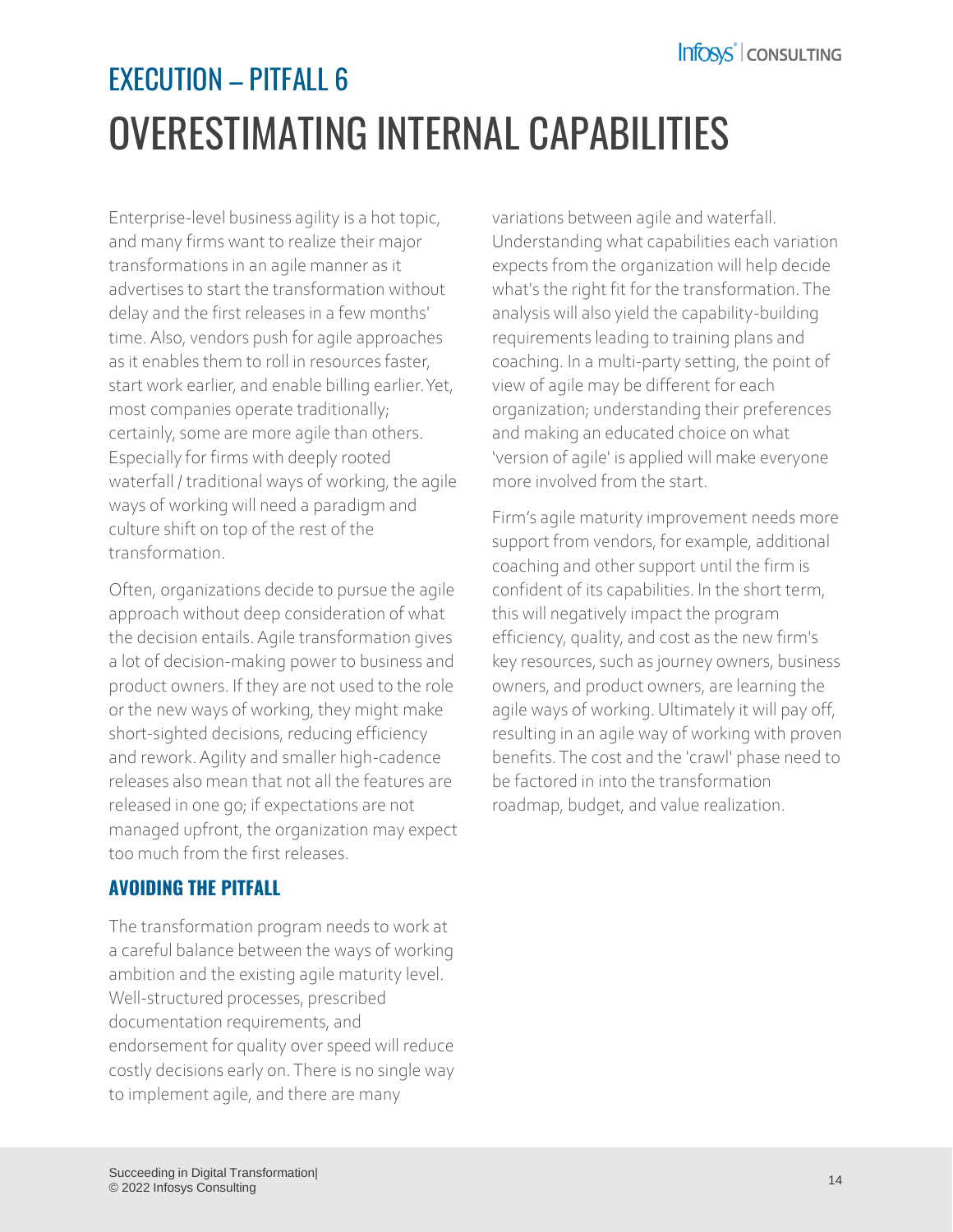# MISSING CLEAR TRANSFORMATION TARGETS TRACKING – PITFALL 7

Digital transformations' typical revenueincreasing drivers include improved pricing, improved marketing reach, targeted promotions, bundling, cross- and up-sales, and churn prevention. Typical cost reduction sources include reduced IT capex and opex, operational efficiency, manual process automation, increased self-serve share, and reduced paper. In addition to financial targets, digital transformations often target nonfinancial outcomes such as customer satisfaction, employee engagement, business agility, resilience, and predictability.

The business case that yielded the green light for the transformation is typically a high-level, top-down estimation focusing on financial targets. In addition, the financial targets often emphasize the cost savings as they are considered more concrete and within the organization's own control. Sometimes, the business case is defined only for the IT department. The non-financial targets are often reduced to statements like 'digital office', 'digital customer experience', and 'business agility; While they may have great meaning and bold ambitions, if they are not linked to the business transformation targets, they will easily get overlooked.

During the multi-year transformation, the business realities change. For example, the market conditions and, therefore the underlying assumptions of the business case change. Besides reprioritizing some features, these changes may readjust the baseline parameters of the business case. Unfortunately, these business and transformation changes are often not followed or adjusted for the business case - if it is even actively tracked. Often, the original business case has served its purpose once it initiated the transformation and is not to be returned again.

#### **AVOIDING THE PITFALL**

Transformation is a business priority for years – clear indicators for value targeted and value realized are needed to articulate transformation success. The business case needs to have a level of detail that captures the digital transformation's operational changes across departments, set targets for them, and enables their measurement. In addition to the financial metrics, also non-financial business key metrics should be defined, set targets for, and measured. The business case targets need be allocated for department-specific targets and further cascaded as operational targets.

Additionally, a driver-based business case will enable updating the underlying assumptions to reflect the changing business environment and the changing business priorities. It enables comparing current transformation status with 'where the firm would be if the had not initiated the transformation. Finally, it will provide a near real-time view to the value-added of the transformation.

The incremental, category three developments introduced earlier should have their own independent incremental business cases. Those should be tracked using the same approach and same rigor as the transformation business case. This ensures that they reach the business's ambitions and that their impact is not under- or over-valued compared to the transformation as a whole.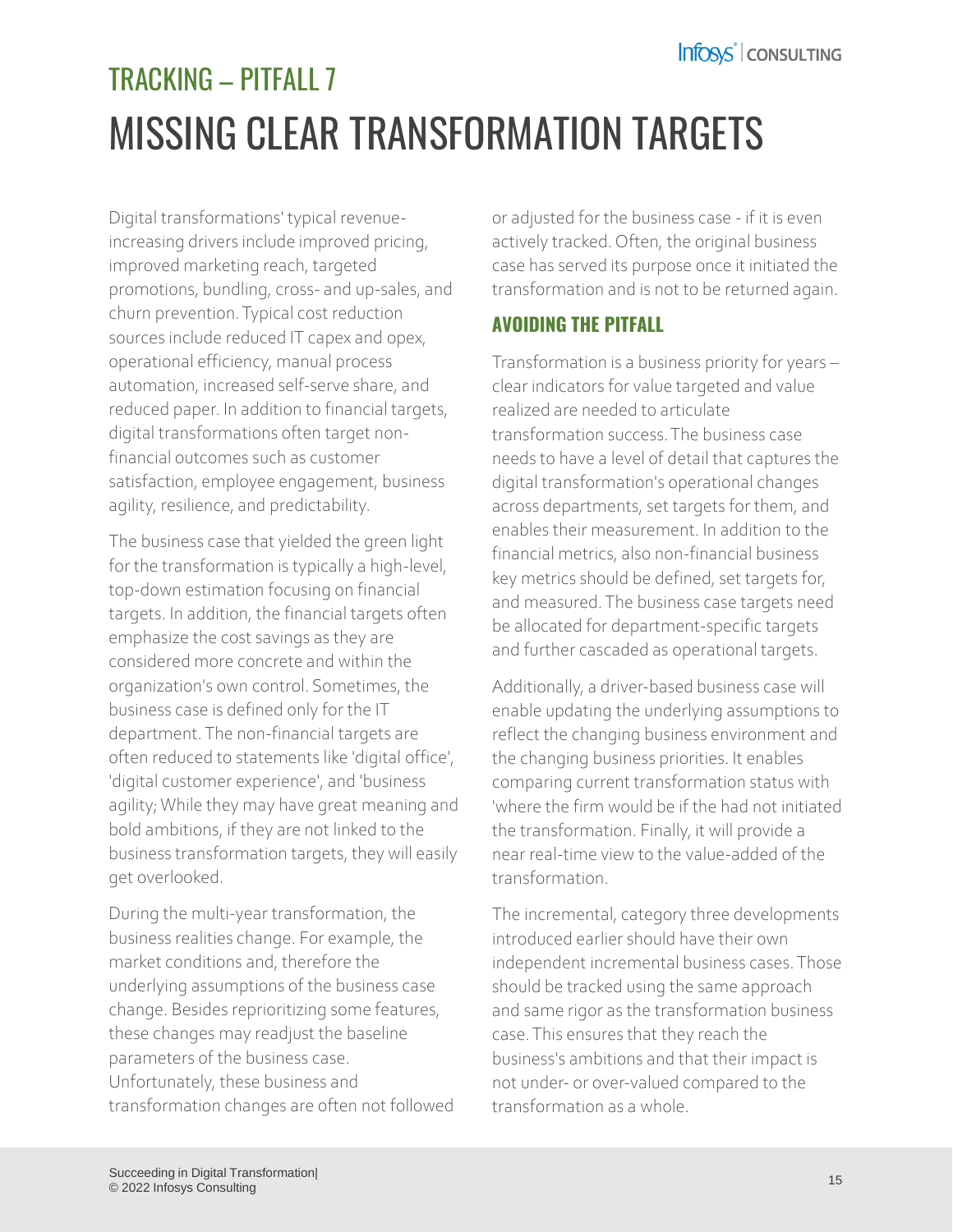### LIMITED VISIBILITY TO THE TRANSFORMATION **PROGRESS** TRACKING – PITFALL 8

Transformation programs are significant investments for a long time and are typically tracked in terms of cost and delay compared to plan, often using predetermined milestones as midway targets. That approach aligns with a well-planned waterfall transformation but does not align with a transformation with movable components. During the multi-year transformation, the business realities change. This often leads to the business refocusing and reprioritizing some aspects of the ongoing transformation, impacting the remaining scope, timeline, and cost. Often, these changes are not factored into the program's progress reporting. An added layer of complexity arises from the planning error between estimated work required and realized capacity use.

Reporting an agile transformation using waterfall progress metrics or reporting on waterfall transformation but omitting the impact of change requests, 'capacity creep', or extensions will give an untrue view of the transformation's progress and status. The reporting will show delays and cost overruns compared to the original scope and timeline even though the capacity has been fully utilized based on the business's requirements.

#### **AVOIDING THE PITFALL**

The business case and program plan are derived from the earliest estimations and typically only the category 1 transformative scope. The progress and remaining work until program completion must be adjusted for estimation error and changes in scope category by category. This will provide the

program leadership a transparent view to track the completion of the various scope elements and allocate true capacity usage and therefore cost to the category 1 transformative scope, explaining most of the difference between the original plan and realized progress.

Recommend to setting up program progress reporting according to capacity planning categories introduced earlier: 1. Transformative, 2. Business-critical, and 3. Incremental. For each category, the estimated effort and realized capacity use need to be tracked. The cost can be derived from the capacity used. There can be multiple rounds of estimations that are to be tracked separately, each providing increasing detail.

For example, a digital transformation had its milestone release postponed due to businessoriginated changes in scope what needed to be completed in the milestone. Changes to scope were tracked only on a feature level: feature 'X' to replace 'Y' and 'Z' in scope.

While the reporting provided visibility to the scope realized, it did not show the implication to program's remaining scope, added scope on top of original plan, or impact to the overall timeline or cost. By the year-end, the program leadership were explaining program delays in a reactive instead of a proactive way.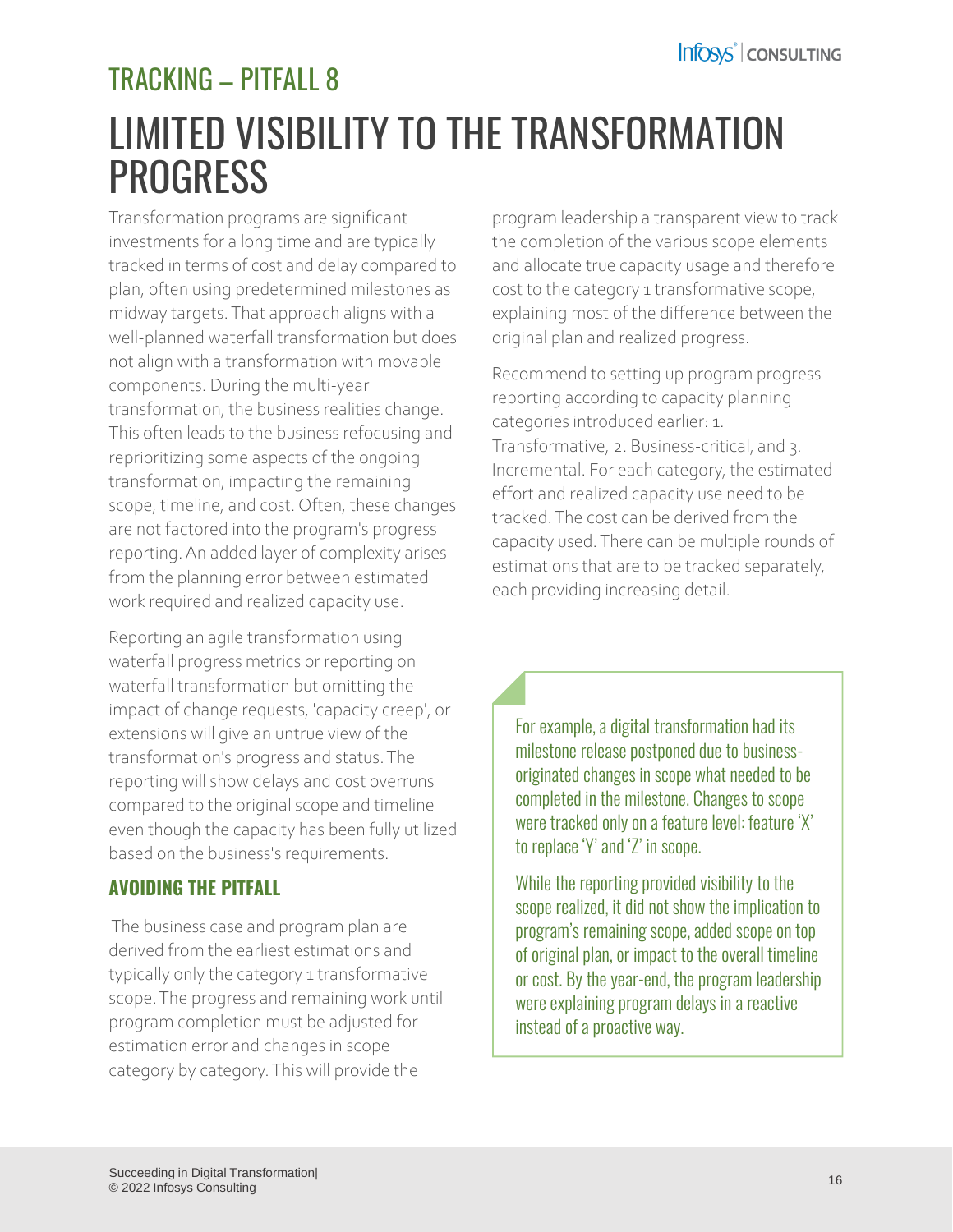### HANDS-OFF MANAGEMENT OF THE OUTSOURCED TEAM TRACKING – PITFALL 9



Especially in the IT-led or IT-focused transformations, the business leaders often take a 'hands-off' management approach. There are hundreds of outsourced resources delivering the transformation in a multi-year program, but to whom the business has limited visibility. Especially whenever the program is facing obstacles or perceived delays/cost overruns, the business leadership may rightfully ask: "Are we getting enough?", "Could we do better?", and "why is this like this?". In addition, especially if the firm has limited capabilities to understand the transformation operating model or the new technologies as highlighted earlier, the imbalance of knowledge between the business and vendors accentuates any friction.

COVID-19 changed the ways of working further towards offsite, including offshore delivery and working from home. Offsite work reduces dayto-day face-to-face interactions that would help build trusted, personal relationships.

Besides trust, working from home and offshore has increased online meetings tremendously. However, their downsides include lack of attention, coming and going, connectionrelated issues, and reduced possibility of reading the room's reactions even when using video.

A common complication is that the organization has limited visibility to how the transformation is performing and whether that is to be considered good or bad. The offsite work requires additional reporting effort to provide the same level of trust as day-to-day working on site. The transformation organization is essentially its own department or a business unit in multi-year programs. Yet, many firms lack the rigor – tools, data, and reporting – to measure their performance by themselves. Instead, organizations leave performance reporting for the vendors themselves – again possibly leading to friction if the outcomes are not what was expected.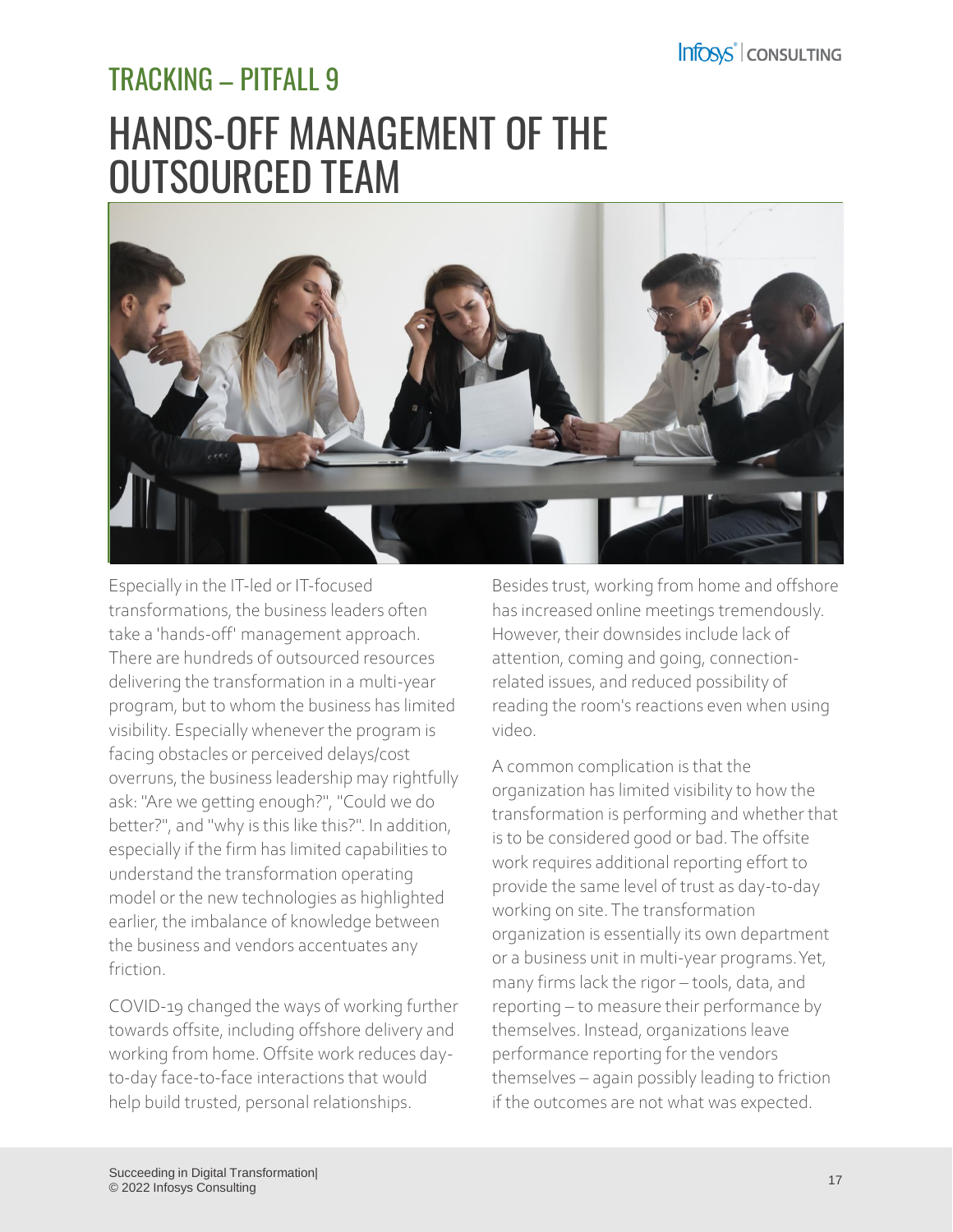### TRACKING – PITFALL 9

#### **AVOIDING THE PITFALL**

Successful transformations have key program metrics, benchmarks, and 3rd party expert insights to provide a grounded, fact-based, and insightful view on the transformation performance. In addition, having a solid program management office with a specific focus on the program's continuous improvement ensures that the program's output-to-cost ratio and other vital metrics improve over time. For example, a modest 1 % per month increase in monthly output accumulates to 20 % more delivered in 3 years than no improvements.

The transformation program, including inhouse and vendor resources, needs to be considered its own department/business unit with its performance indicators. The performance indicators are in addition to value realization and program progress metrics.

The performance indicators need to be defined and reported consistently. Akin to typical business units, the performance targets need to be rolled down until the team-level. That enables calculating the program's performance metrics appropriately, e.g., output per developer would only consider those developers who are actively engaged in developing new features instead of performing other transformation functions like testing automation.

For example, a mature digital transformation organization was performing well and reported the foundational performance metrics like 'velocity, 'backlog depth', and 'defect density'. The program was focused on continuous improvement and a prescriptive quality tracking was implemented.

The quality tracking uses dozens of quantitative and qualitative indicators from the project management / work planning systems, predicts the quality of the release and prescribes actions to improve the quality. Quality tracking reduced the time to market by 20% and reduced defects by 15%.<sup>5</sup>



#### 1% monthly increase in productivity accumulates to 20% more delivered in 3 years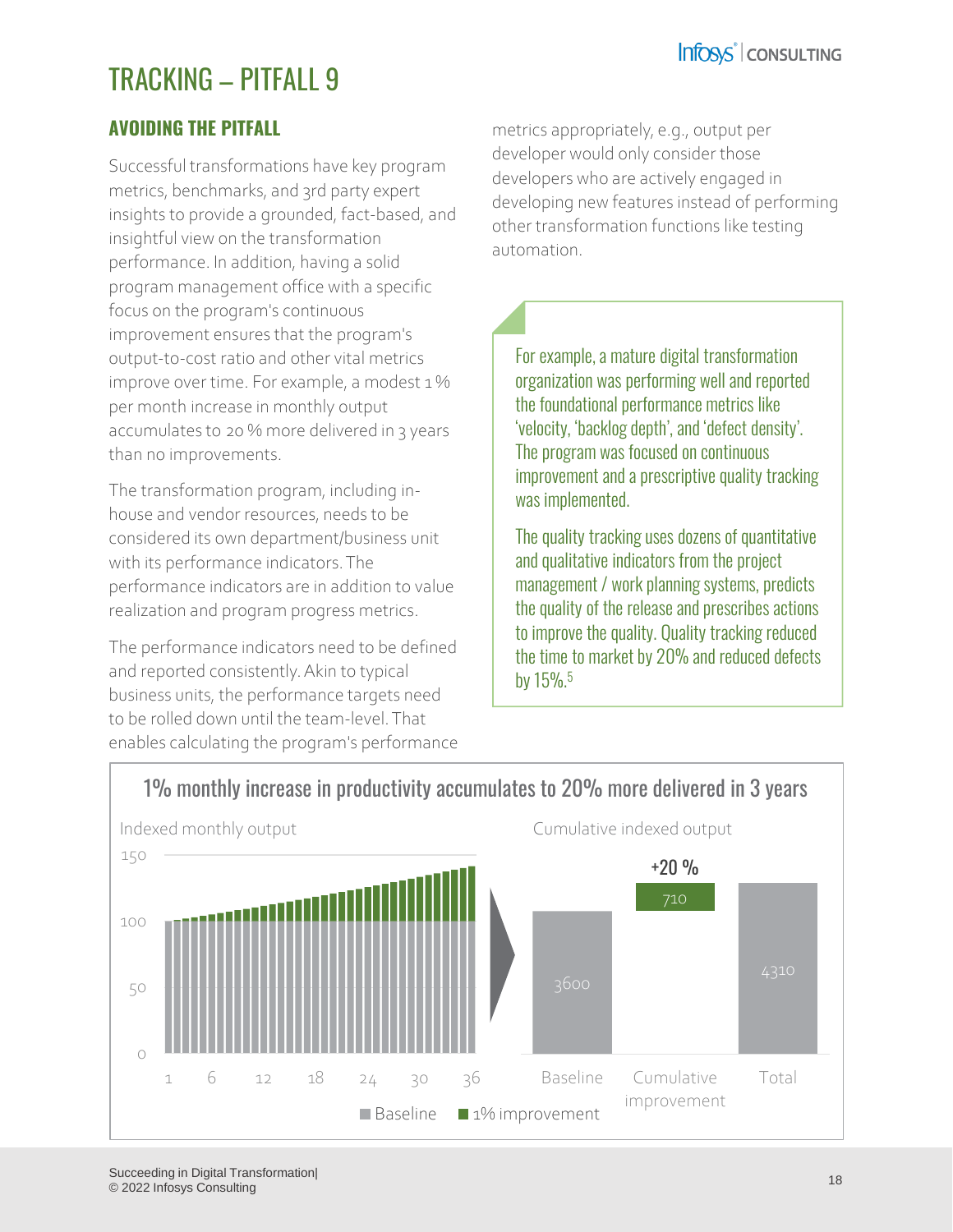# **CONCLUSION**

The nine pitfalls are the main culprits behind failed transformations. Therefore, success in a digital transformation requires focused action on planning, execution, and tracking to avoid the pitfalls. In addition, the definition of transformation success is clarified, so reaching it will be more easily ascertained.

| <b>BEST PRACTICES IN AVOIDING THE PITFALLS</b>                                                |                                                                                                          |                                                                                                            |  |  |  |
|-----------------------------------------------------------------------------------------------|----------------------------------------------------------------------------------------------------------|------------------------------------------------------------------------------------------------------------|--|--|--|
| <b>PLANNING</b>                                                                               | <b>EXECUTION</b>                                                                                         | <b>TRACKING</b>                                                                                            |  |  |  |
|                                                                                               | 4                                                                                                        | 7                                                                                                          |  |  |  |
| Define business-driven<br>targets and share<br>accountability across<br>the leadership.       | Focus on the<br>transformation goals<br>and business-driven<br>targets, separate<br>incremental uplifts. | Define a driver-based<br>business case and track<br>value realization actively<br>against it.              |  |  |  |
| $\overline{2}$                                                                                | 5                                                                                                        | 8                                                                                                          |  |  |  |
| <b>Rewire the business</b><br>operations enabled by<br>the new digital<br>technologies.       | Clearly define the<br>transformation engine,<br>ensure everyone follows<br>the same model.               | <b>Track transformation</b><br>progress factoring in<br>changes to scope and<br>estimation accuracy.       |  |  |  |
| 3                                                                                             | 6                                                                                                        | 9                                                                                                          |  |  |  |
| <b>Plan the transformation</b><br>pragmatically bottom-<br>up and sequence the<br>activities. | <b>Build the agile</b><br>transformation<br>capability within the<br>organization.                       | Run the transformation<br>organization as its own<br>business unit with its<br>own performance<br>metrics. |  |  |  |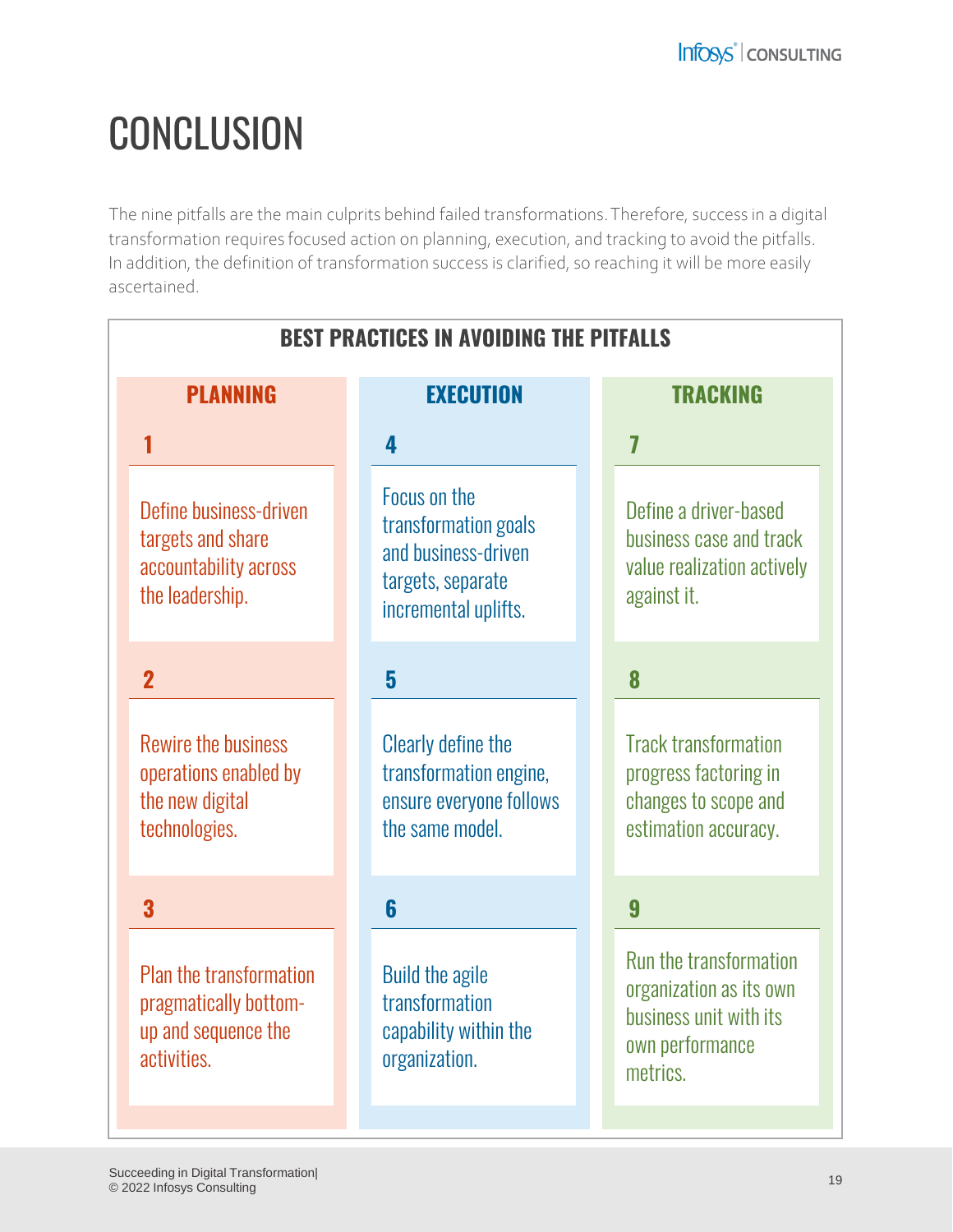# **REFERENCES**

- 1. https://www.bcg.com/publications/2020/the-evolving-state-of-digital-transformation
- 2. https://www.forbes.com/sites/stevedenning/2021/05/23/why-digital-transformations-arefailing/?sh=48e49a7e7617
- 3. https://www.mckinsey.com/industries/retail/our-insights/the-how-of-transformation
- 4. https://www.bcg.com/publications/2020/increasing-odds-of-success-in-digital-transformation
- 5. https://www.infosysconsultinginsights.com/wp-content/uploads/2020/07/executingsystem\_work-for-agile\_infosys-consulting\_pov.pdf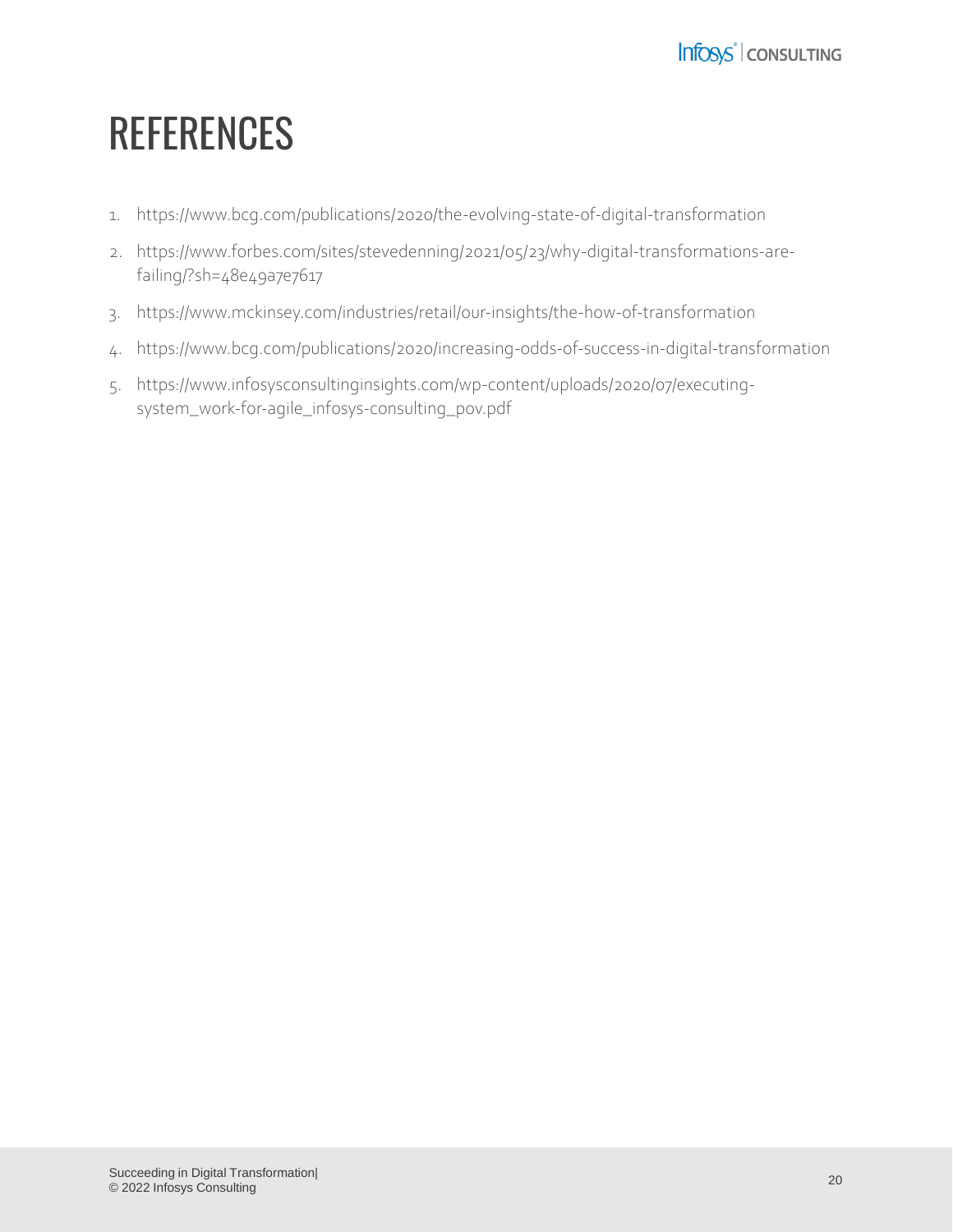# MEET THE EXPERTS

### AUTHOR



### **AARO KAUPPINEN**

#### Principal

Singapore +65 8870 2590 Aaro.Kauppinen@infosysconsulting.com

### CONTRIBUTORS AND REVIEWERS



### **KAPIL GUPTA**

Associate Partner Melbourne, Australia +61 4 0954 8833 kapil\_gupta@infosys.com